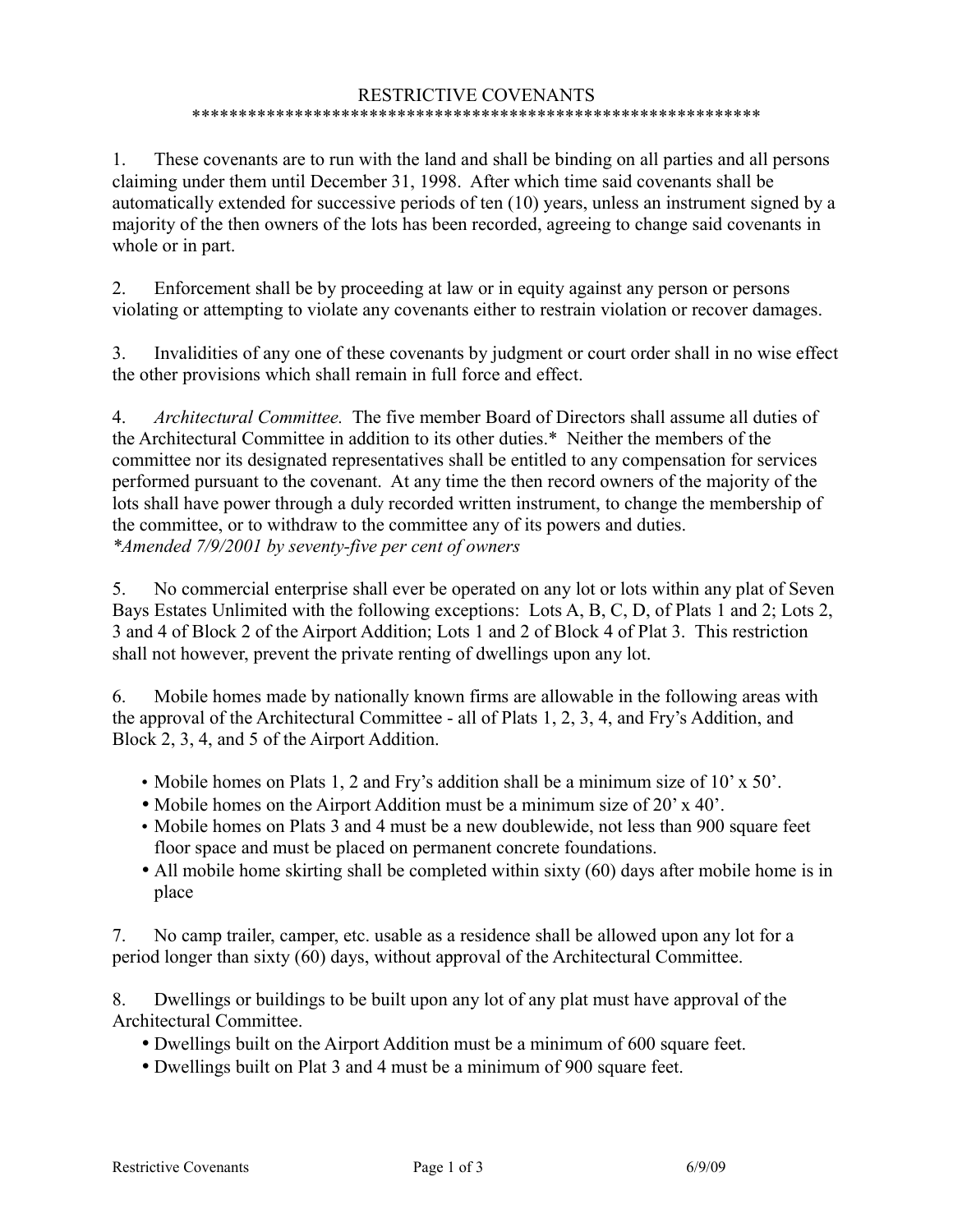9. Any patios, canopies, attachments, carports, garages, airplane hangers or ports if applicable shall be architecturally in harmony and of permanent structure if erected on said lot and shall be completed within 90 days.

10. Not more than three (3) autos will be allowed per lot and all must be in running order. No major overhauling or repairing of cars or planes will be allowed unless in an enclosed garage.

11. The homeowners Board of Directors shall see that a garbage service is provided for the owners exclusive use, either by providing it or having it provided by an outside hauler.\* *\*Amended 11/21/1991 by sixty-four per cent (64%) of owners*.

12. No building shall be erected on any lot until the design and location thereof have been approved in writing by the Architectural Committee. However, in the event such committee fails to approve or disapprove such design or location within thirty (30) days, then such approval shall not be required, provided the design and location on the lot conform to and are in harmony with the existing structures in the Addition.

13. All structures shall be set back not less than five (5) feet from side lines, fifteen (15) feet from street and five (5) feet from rear lines, and must be completed as to external appearance within one  $(1)$  year of commencement of construction.

14. No natural trees shall be removed from each lot, other than such as may be necessary for the placement of structures and locating of roads, without the permission of the Architectural **Committee** 

15. No noxious or offensive trade or activities shall be carried on upon any lot, nor shall anything be done thereon which may be or become an annoyance to the neighborhood.

16. No animals, livestock, or poultry of any kind shall be raised, bred or kept on any lot, except that dogs, cats or other household pets may be kept, provided that they are not kept, bred or maintained for any commercial purpose. Any such domestic animal that is allowed to run at large or in other activities become a nuisance to property owners may be removed by the Board without its owner's permission.

17. The roads within this development not dedicated to public use, are to be retained as private roads and are so dedicated for use only of owners of lots within the development and owners of land adjoining said road as the means of ingress and egress of said owner.

18. A water and sewer system has been made available by the Developer and owned by the Seven Bays Estates Unlimited Homeowners Association, (except that no sewer system shall be provided within the Airport Addition). The Developer assumes all responsibility to keep the water and sewer systems adequate to the need of the homeowners. Also, the Developer assumes all responsibility to County or State Agencies regarding completion, compliance, or approval of said water and sewer systems. The fee schedule shall be established by the Board of Directors.

19. The Developer reserves the right, to connect to or add to or change (at his discretion) any part of any utility for the improvement of or as is necessary to continue the development of Seven Bays Inc. property.